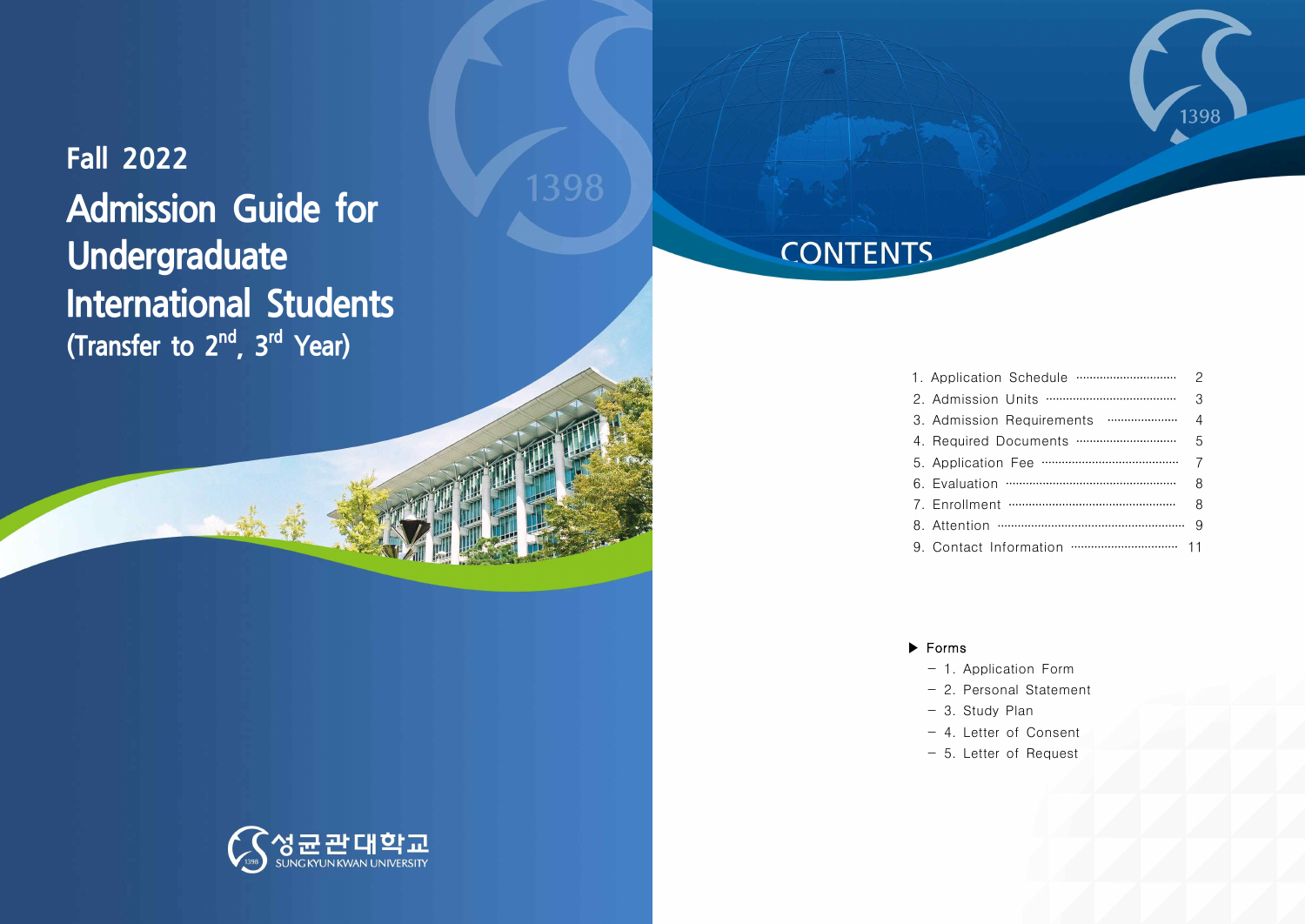# Application Schedule

| Category                             | Date                                                   |
|--------------------------------------|--------------------------------------------------------|
| Application Submission<br>(Online)   | 10:00, May, 09 (Mon) $\sim$ 17:30, May, 20 (Fri), 2022 |
| Document Submission<br>(Postal only) | May, 09 (Mon) ~ May, 20 (Fri), 2022                    |
| Admission Announcement               | 15:00, Jun. 24 (Fri), 2022                             |

- Notice
- Application submission is due at 17:30 on the last day of the application period and revision is not available after submission.
- All documents should arrive by due via postal mail and documents that arrived past due will not be considered for evaluation.
- Applicant cannot withdraw or modify application once submitted.
- Address for Document Submission

| Postal Code: | 03063                                                             |
|--------------|-------------------------------------------------------------------|
| Address :    | 서울시 종로구 성균관로 25-2(명륜동 3가 53) 성균관대학교                               |
|              | 600주년기념관 1층 입학처                                                   |
|              | Admissions Office, 600th Anniversary Hall, 25-2, Sungkyunkwan-ro, |
|              | Jongno-gu, Seoul, Korea<br>Recipient*: 입학관리팀 학사과정 외국인특별전형 담당자     |
|              | Undergraduate Admissions Officer                                  |
|              | *Please be sure to indicate the recipient as above                |

| • Contact Information      |  |
|----------------------------|--|
| Office of Admissions, SKKU |  |

<Chinese> ☎ +82-2-760-1377 \* fore@skku.edu

<English> ☎ +82-2-760-1357

※ Inquiry is not available on weekends and holidays

# 2 Admission Units

#### **1. Admission Units**

|                         |                                              |                                                                | 3rd Year       |                                         | 2 <sup>nd</sup> Year |                     |
|-------------------------|----------------------------------------------|----------------------------------------------------------------|----------------|-----------------------------------------|----------------------|---------------------|
| Campus                  | College                                      | Department                                                     |                | Ena<br><b>Kor Track</b><br><b>Track</b> | Kor Track            | Eng<br><b>Track</b> |
|                         | Confucian Studies and<br>Eastern Philosophy  | Confucian and Oriental Studies                                 | Ω              |                                         | О                    |                     |
|                         |                                              | Korean Language and Literature                                 | ∩              |                                         | Ο                    |                     |
|                         |                                              | English Language and Literature                                | 0              |                                         | $\bigcirc$           |                     |
|                         |                                              | French Language and Literature                                 | О              |                                         | $\circ$              |                     |
|                         |                                              | Chinese Language and Literature                                | $\bigcirc$     |                                         | 0                    |                     |
|                         | Liberal Arts                                 | German Language and Literature                                 | 0              |                                         | $\bigcirc$           |                     |
|                         |                                              | Russian Language and Literature                                | 0              |                                         | $\overline{O}$       |                     |
|                         |                                              | Korean Literature in Classical Chinese                         | 0              |                                         | 0                    |                     |
|                         |                                              | History                                                        | 0              |                                         | 0                    |                     |
|                         |                                              | Philosophy                                                     | 0              |                                         | 0                    |                     |
| <b>Humanities</b>       |                                              | Library and Information Science                                | 0              |                                         | 0                    |                     |
| & Social Sciences       |                                              | Public Administration                                          | $\overline{O}$ |                                         | $\overline{O}$       |                     |
|                         |                                              | Political Science and Diplomacy                                | $\bigcirc$     |                                         | $\bigcirc$           |                     |
|                         |                                              | Media and Communication                                        | Ω              |                                         | Ο                    |                     |
|                         | <b>Social Sciences</b>                       | Sociology                                                      | $\bigcirc$     |                                         | $\bigcirc$           |                     |
|                         |                                              | Social Welfare                                                 | О              |                                         | 0                    |                     |
|                         |                                              | Psychology                                                     | 0              |                                         | 0                    |                     |
|                         |                                              | Consumer Science                                               | 0              |                                         | $\bigcirc$           |                     |
|                         |                                              | Child Psychology and Education                                 | 0              |                                         | $\bigcirc$           |                     |
|                         | Economics                                    | Economics                                                      | $\bigcirc$     |                                         | $\bigcirc$           |                     |
|                         |                                              | <b>Statistics</b>                                              | О              |                                         | 0                    |                     |
|                         | School of Business                           | <b>Business Administration</b>                                 | 0              |                                         | 0                    |                     |
|                         | Science                                      | <b>Biological Sciences</b>                                     | $\bigcirc$     |                                         | $\bigcirc$           |                     |
|                         |                                              | <b>Mathematics</b>                                             | О              |                                         | 0                    |                     |
|                         |                                              | Physics                                                        | $\bigcirc$     |                                         | $\bigcirc$           |                     |
|                         |                                              | Chemistry                                                      | 0              |                                         | 0                    |                     |
|                         | Information and<br>Communication Engineering | Electronic and Electrical Engineering*                         | $\bigcirc$     | ◯                                       | 0                    |                     |
|                         | Convergent Software                          | Convergent SW Track                                            | Ω              | ◯                                       | Ο                    |                     |
|                         |                                              | Chemical Engineering/Polymer Science &<br>Engineering*         | 0              | ◯                                       | O                    |                     |
| <b>Natural Sciences</b> |                                              | Advanced Materials Science and Engineering*                    | 0              | $\bigcirc$                              | 0                    |                     |
|                         |                                              | Mechanical Engineering*                                        | Ω              | ◯                                       | $\bigcirc$           |                     |
|                         | Engineering                                  | Civil/Architectural Engineering and Landscape<br>Architecture* | $\bigcirc$     | 0                                       | О                    |                     |
|                         |                                              | Systems Management Engineering*                                | Ω              |                                         | Ο                    |                     |
|                         |                                              | Nano Engineering                                               | 0              | 0                                       | 0                    |                     |
|                         |                                              | Architecture (5 year)                                          | 0              |                                         | 0                    |                     |
|                         |                                              | Food Science and Biotechnology                                 | 0              |                                         | 0                    |                     |
|                         | Biotechnology and                            | Bio-Mechatronic Engineering                                    | О              |                                         | $\circ$              |                     |
|                         | Bioengineering                               | Department of Integrative Biotechnology                        | $\bigcirc$     |                                         | $\bigcirc$           |                     |

- ◾ **\*** 6 majors with asterisk are accredited by ABEEK and students who completed SKKU specified elective program will be certified
- Names of departments / majors are subject to change

**2. Number of Students to be Admitted:** Optimal number determined by each admission unit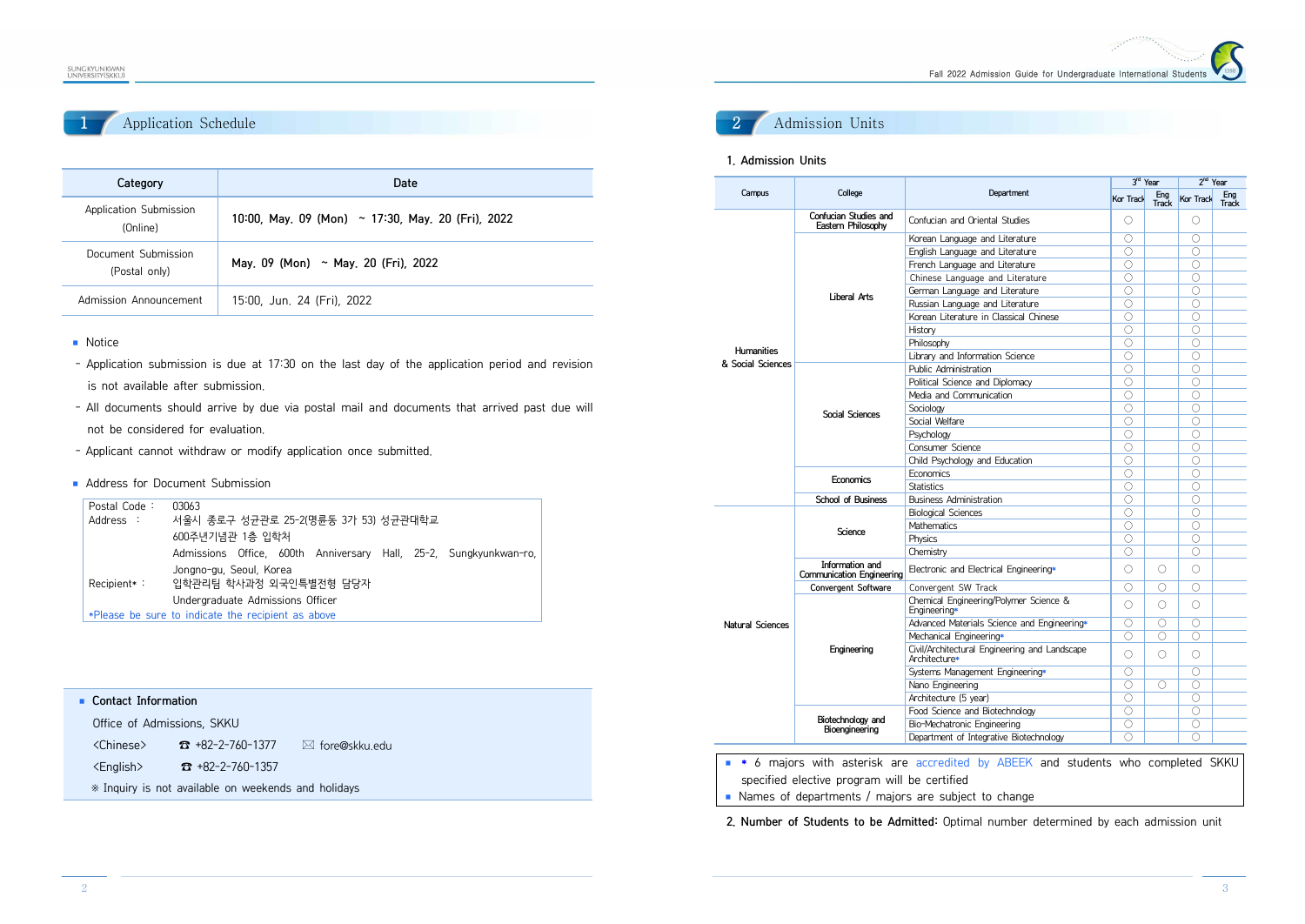#### SUNG KYUN KWAN<br>UNIVERSITY (SKKU

# 3 Admission Requirements

#### **1. Nationality Requirements**

(By the time of application) International students whose parents are foreign nationals.

- Applicant and the applicant's parent(s) must not hold dual nationality including Korean nationality
- If an applicant or parent abandoned the Korean citizenship, the applicant and parents must have acquired foreign nationalities before entering high school and abandoned Korean nationalities by the time of application (both documents listed below should be submitted)
	- proof of denationalization (loss of nationality) with the date of both the applicant and parents - proof of obtaining foreign nationality with the date of both applicant and parents
- 
- Applicant who hold Korean nationality due to naturalization of parents cannot apply.
- If an applicant is legally a family with only one parent by divorce, remarriage, death, the nationality of the corresponding parent shall be considered for the application qualification. Proving documents issued by the government should be submitted.

**2. Academic Requirements** (applicant should meet one of the followings)

| Transfer To          | Requirement                                                                                                                                                                                                                                                                                                                                                                                                                                                                                                                                                                                                             |
|----------------------|-------------------------------------------------------------------------------------------------------------------------------------------------------------------------------------------------------------------------------------------------------------------------------------------------------------------------------------------------------------------------------------------------------------------------------------------------------------------------------------------------------------------------------------------------------------------------------------------------------------------------|
| 3rd Year             | Applicant must meet one of the followings:<br>1 Graduated (or expected) or completed (or expected) all coursework from Korean or<br>international 4-year university<br>2 Enrolled for more than 2 years (4 semesters) and earned credits (at least 65<br>credits) from Korean or international 4-year university<br>* Required credits: completed (or expected) minimum 65 credits<br>* Applicant who was expected to complete 65 credits when applying should submit<br>a proof of completion, otherwise admission will be canceled.<br><b>③ Graduated (or expected) from Korean or international 2~3-year college</b> |
| 2 <sup>nd</sup> Year | ■ Completed (or expected) at least the 1st year (2 semesters) and earned credits from<br>Korean or international 4-year university<br>* Required Credits<br>Departments of Humanities & Social Sciences Campus: minimum 30 credits<br>Departments of Natural Sciences Campus: minimum 32 credits                                                                                                                                                                                                                                                                                                                        |

should be fulfilled by **August 28, 2022.**

#### **3. Language Requirement**

※ Score reports should be valid by the time of submission

| Transfer To          | Track         | Requirement                                                                                                            |
|----------------------|---------------|------------------------------------------------------------------------------------------------------------------------|
| 3 <sup>ra</sup> Year | Korean Track  | TOPIK Level 6 (or above)<br>* Students receiving scholarship from his/her government:<br>TOPIK Level 5 (or above)      |
|                      | English Track | TOEFL IBT 90 (or above) or IELTS 6.5 (or above)<br>Other English test score reports proving the equivalent proficiency |
| Year                 | Korean Track  | TOPIK Level 4 (or above)                                                                                               |

# Required Documents

#### **1. All applicants MUST submit the following documents:**

| <b>Required Documents</b>                 | <b>Note</b>                                                                                                                                                                                                                                                                                                                                                                                                                                                                                                                                                                    |
|-------------------------------------------|--------------------------------------------------------------------------------------------------------------------------------------------------------------------------------------------------------------------------------------------------------------------------------------------------------------------------------------------------------------------------------------------------------------------------------------------------------------------------------------------------------------------------------------------------------------------------------|
| Application Form                          |                                                                                                                                                                                                                                                                                                                                                                                                                                                                                                                                                                                |
| <b>Personal Statement</b>                 | • Print, submit the application after completing the online registration                                                                                                                                                                                                                                                                                                                                                                                                                                                                                                       |
| Study Plan                                |                                                                                                                                                                                                                                                                                                                                                                                                                                                                                                                                                                                |
| Letter of Consent                         | Fill out the form with the information of the graduated school (or expected<br>ш<br>to graduate) and put signature for submission                                                                                                                                                                                                                                                                                                                                                                                                                                              |
| Letter of Request                         | - Please write the official English name of the university, Unofficial name<br>will be considered false information.                                                                                                                                                                                                                                                                                                                                                                                                                                                           |
| Copy of Passport<br>(Applicant, Parents)  | In case applicant's parents do not possess a passport, national ID card<br>(translated to Korean or English then notarized) can be submitted instead<br>- Nationality certification issued by the government can be submitted<br>Proof of denationalization (loss of nationality) with the date of both the                                                                                                                                                                                                                                                                    |
| <b>Family Relationship</b><br>Certificate | applicant and parents, and proof of obtaining foreign nationality with the<br>date of both applicant and parents should be submitted (applicant must<br>have acquired the foreign citizenship before entering high school)<br>* Applicant who hold Korean nationality due to naturalization of parents<br>cannot apply<br>• For Chinese applicants, he/she can choose between family relationship<br>certificate and household registration(Hukoubu) to submit<br>- Hukoubu: all family members should be included in one Hukoubu<br>where one of the parents is the household |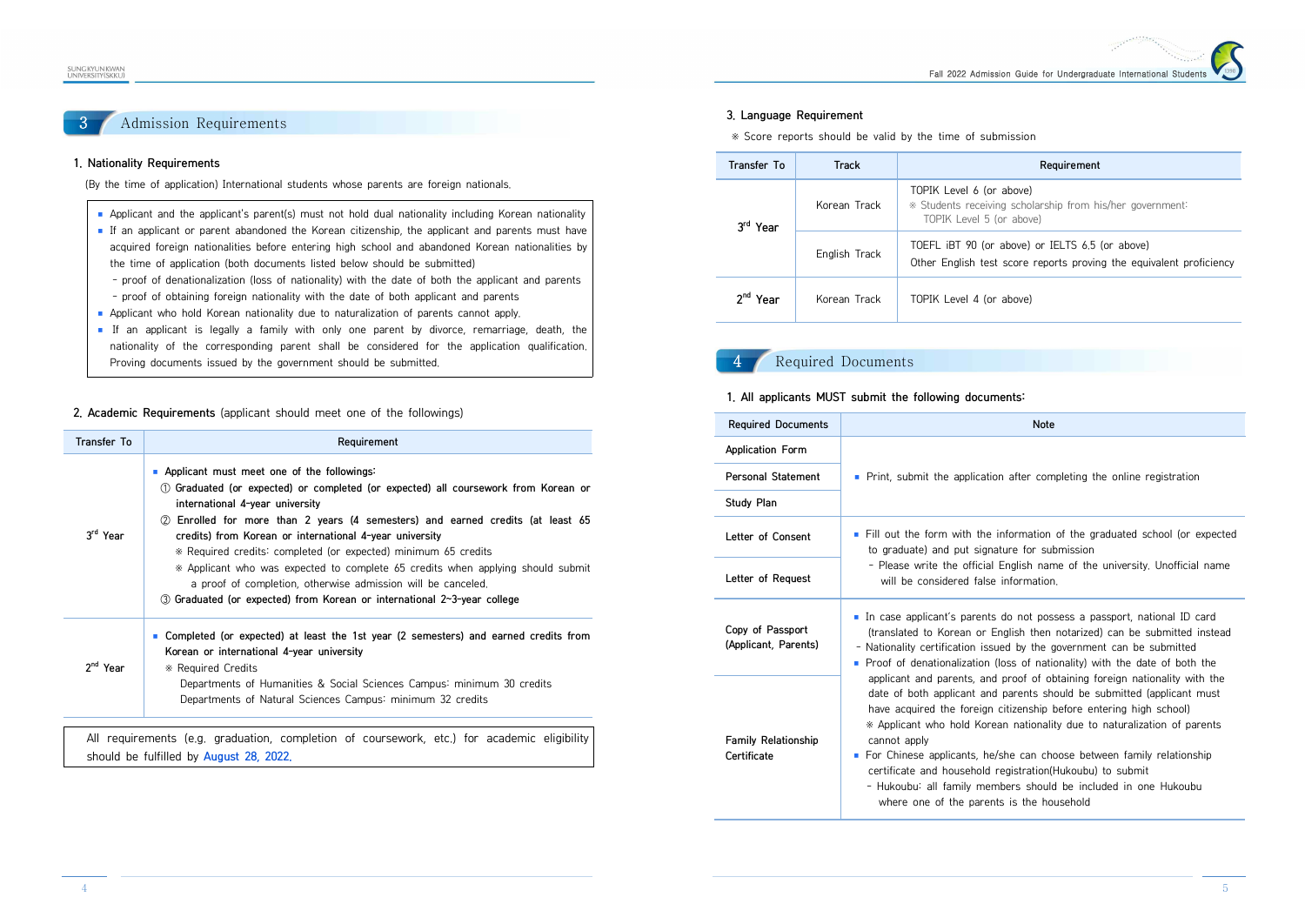Fall 2022 Admission Guide for Undergraduate International Stude

| <b>Required Documents</b>                                                                 | Note                                                                                                                                                                                                                                                                                                                                                                                                                                                                                                                                                                                                                                                                                                                                                                                                                                                 |
|-------------------------------------------------------------------------------------------|------------------------------------------------------------------------------------------------------------------------------------------------------------------------------------------------------------------------------------------------------------------------------------------------------------------------------------------------------------------------------------------------------------------------------------------------------------------------------------------------------------------------------------------------------------------------------------------------------------------------------------------------------------------------------------------------------------------------------------------------------------------------------------------------------------------------------------------------------|
| Language Test Score                                                                       | ■ Test score reports proving the language proficiency required by each track<br>- Refer to page 4                                                                                                                                                                                                                                                                                                                                                                                                                                                                                                                                                                                                                                                                                                                                                    |
| <b>Graduation Certificate</b><br>of Prior University                                      | Applicants transferring from a 4-year university<br>- Certificate of Enrollment (Certificate of Completion of Study)<br>- Academic Transcript(s)<br>- Certificate stating the required credits remaining for graduation<br><b>Applicants transferring from a 2~3-year college:</b><br>- Certificate of Graduation (or expected)<br>- Academic Transcript(s)<br>■ Notes<br>- The following must be included in the transcript:                                                                                                                                                                                                                                                                                                                                                                                                                        |
| Transcript(s)<br>(required credits)<br>remaining for<br>graduation should be<br>included) | 1 Required credits in total for graduation<br>2 Average GPA of all courses taken<br>3 Average GPA of courses of major<br>* In case the average GPA of courses of major is not included in the<br>transcript, an official certificate of the average GPA should be issued and<br>sealed by the school<br>- In case the applicant has a double major, only the courses of the major<br>conforming with the one applying to SKKU should be counted<br>- If the applicant has been enrolled in more than one university, transcripts<br>of all prior universities should be submitted<br>- Applicant graduated (or expected) from an international university should<br>submit additional document explaining the evaluation/grading system<br>- All academic certificates should be confirmed through Apostille or from the<br>consul at Korean Embassy |
| Applicant Transferring<br>from University in<br>China                                     | • Candidates from China must submit one of the following documents $(1)$ , $(2)$<br>(Applicants who lack the document will be disqualified)<br>11 Verification Report of China Higher Education Qualification Certificate<br>(http://www.chsi.com.cn/xlrz/)'<br>- 中國高等敎育学历査詢報告(English or Chinese):<br>Refer to 学历网上查询 on http://www.chsi.com.cn<br>- Print out and write 报告编号 on the bottom of the page for submission<br>2 CREDENTIALS REPORT<br>- 认证报告(English): Refer to http://www.cdgdc.edu.cn<br>ex) SKKU Admissions Website<br>(http://admission-global.skku.edu/) Attachment from [Forms &<br>Downloads] Example of verification report(For Chinese students only)                                                                                                                                                                          |

#### **2. Optional Documents**

| Documents (Optional)                                              | <b>Note</b>                                                                                                                                                                                                                                                                                                                                                                                                                                                                                                                              |
|-------------------------------------------------------------------|------------------------------------------------------------------------------------------------------------------------------------------------------------------------------------------------------------------------------------------------------------------------------------------------------------------------------------------------------------------------------------------------------------------------------------------------------------------------------------------------------------------------------------------|
| Language Institute<br>Certificate of Completion<br>and Transcript | ■ Certificate of completion of Korean level 4 or above issued by<br>language institutes affiliated with Korean university<br>- Transcript must include the attendance rate.<br>- Additional points may be added if the document is submitted.<br>- Proof of Enrollment is not accepted.                                                                                                                                                                                                                                                  |
| Language Test Score<br>(other than the native language)           | Official Test Scores of language other than the applicant's own<br>native language<br>* Test score report should be valid                                                                                                                                                                                                                                                                                                                                                                                                                |
| Proof of documents for<br>extracurricular activities              | Awards, team activities, overseas academic experience,<br>volunteering activities, license, portfolio etc.<br>- Additional points may be added if the documents are submitted<br>- Only certificates obtained while in university are accepted<br>- In case of group activities, the confirmation from the head of the<br>organization must be submitted<br>- Volunteering Certificates certifying of more than 30 hours of<br>volunteering activity are accepted<br>* Translation is needed if the document is not in English or Korean |

#### **3. Note**

- All submitted documents should be original. In case of submitting photocopied documents, applicants must have the copies notarized or submitted with apostille.
- Documents not in Korean or English must be accompanied by a notarized Korean or English translation.
- Write your application number on the bottom right corner of every document.
- SKKU may request the submission of additional documents as needed.
- All documents submitted to Office of Admissions will not be returned regardless of admission result.

# 5 Application Fee

#### **KRW 100,000**

■ Application fee is not refundable.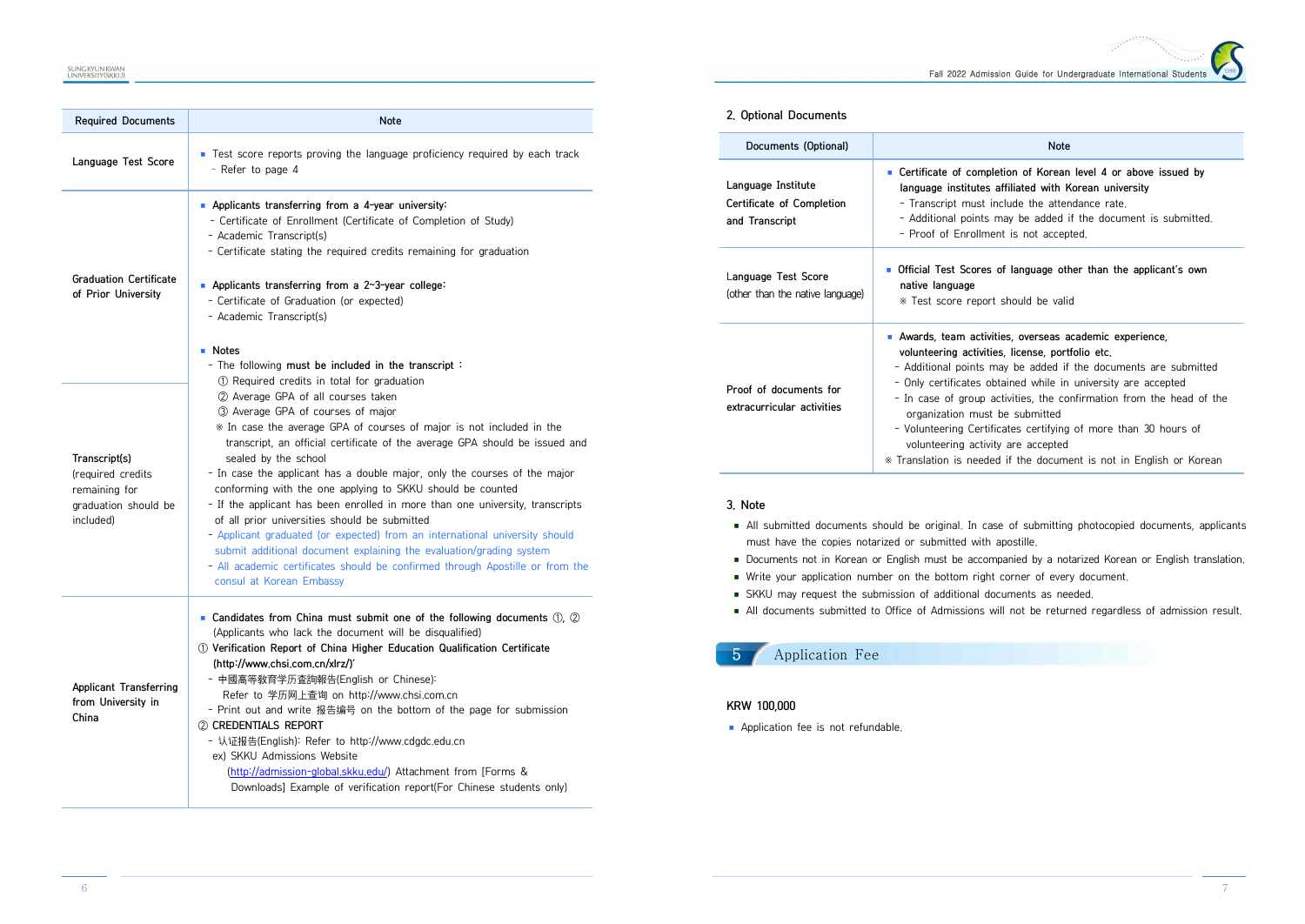# **Evaluation**

#### **Document Evaluation**

- Evaluations are based on academic transcripts, study plan, language proficiency, and other activities overall
- Interview may be held if needed

### **Enrollment**

- Enrollment: Wire transfer to the virtual bank account stated on the tuition invoice
- **E** Amount of Payment : amount indicated on the tuition invoice
- Tuition and Fees (Year 2022, subject to change)
- Entrance Fee (payment only in the 1<sup>st</sup> semester)

| Subject               | KRW     | <b>USD</b> | CNY   |
|-----------------------|---------|------------|-------|
| All transfer students | 676,000 | 550        | 3,550 |

- Tuition (subject to change depending on the exchange rate)

| College                                                                                                                              | <b>KRW</b> | <b>USD</b> | <b>CNY</b> |
|--------------------------------------------------------------------------------------------------------------------------------------|------------|------------|------------|
| College of Confucian studies and Eastern Philosophy<br>College of Liberal Arts<br>College of Social Sciences<br>College of Economics | 4,225,000  | 3.460      | 24,080     |
| College of Science                                                                                                                   | 4.902.000  | 4.020      | 25,620     |
| College of Information and Communication<br>Engineering<br>College of Engineering<br>College of Biotechnology and Bioengineering     | 5.537.000  | 4.540      | 28.940     |

※ Admission will be canceled if the payment is not completed by due

### **Attention**

#### **1. General**

- SKKU students currently enrolled or on leave of absence, or dismissed or graduates cannot apply for transfer.<br>■ Academic requirements (e.g. graduation, completions, credits) should be fulfilled by Aug. 28
- **2022.**
- 
- Admission evaluation results will not be disclosed.<br>■ Applicants who do not meet the admission requirements will be rejected regardless of the quota.<br>■ Details not specified in the Admission Guide are subject to SKKU's criteria.
- 

#### **2. Application**

- 
- Applicants must submit the application form online.<br>■ Applications are accepted by the University only after the application fee payment is completed and an application number is assigned.<br>■ Applicants cannot withdraw or modify applications once the application fee is paid. Refund of
- application fee is determined according to SKKU regulations.<br>■ Evaluation is based on the submitted documents, and revision of application is not allowed
- 
- Fraction (payment of application fee).<br>
 Applicants are responsible for all disadvantages caused by ommission of information such as<br>
contact information or lack of documents, etc.<br>
 Applicants are not allowed to change
- 
- - Personal information is collected under applicant's consent, and collected information is not used for any other purpose other than admissions and related services in accordance
	- with SKKU's regulations.<br>- SKKU outsources the online application to 'UWAY APPLY' and some personal information<br>can be used and collected by 'UWAY APPLY' for application processing.<br>- Collected Personal Information:
	-

 Alien registration number, passport number, name, application number, type of application, admission unit applied, name of graduated school/date of graduation, applicant's addresses and phone numbers, e-mail address, emergency contacts, bank account for fee/tuition refund, guardian's name and nationality, personal details, etc.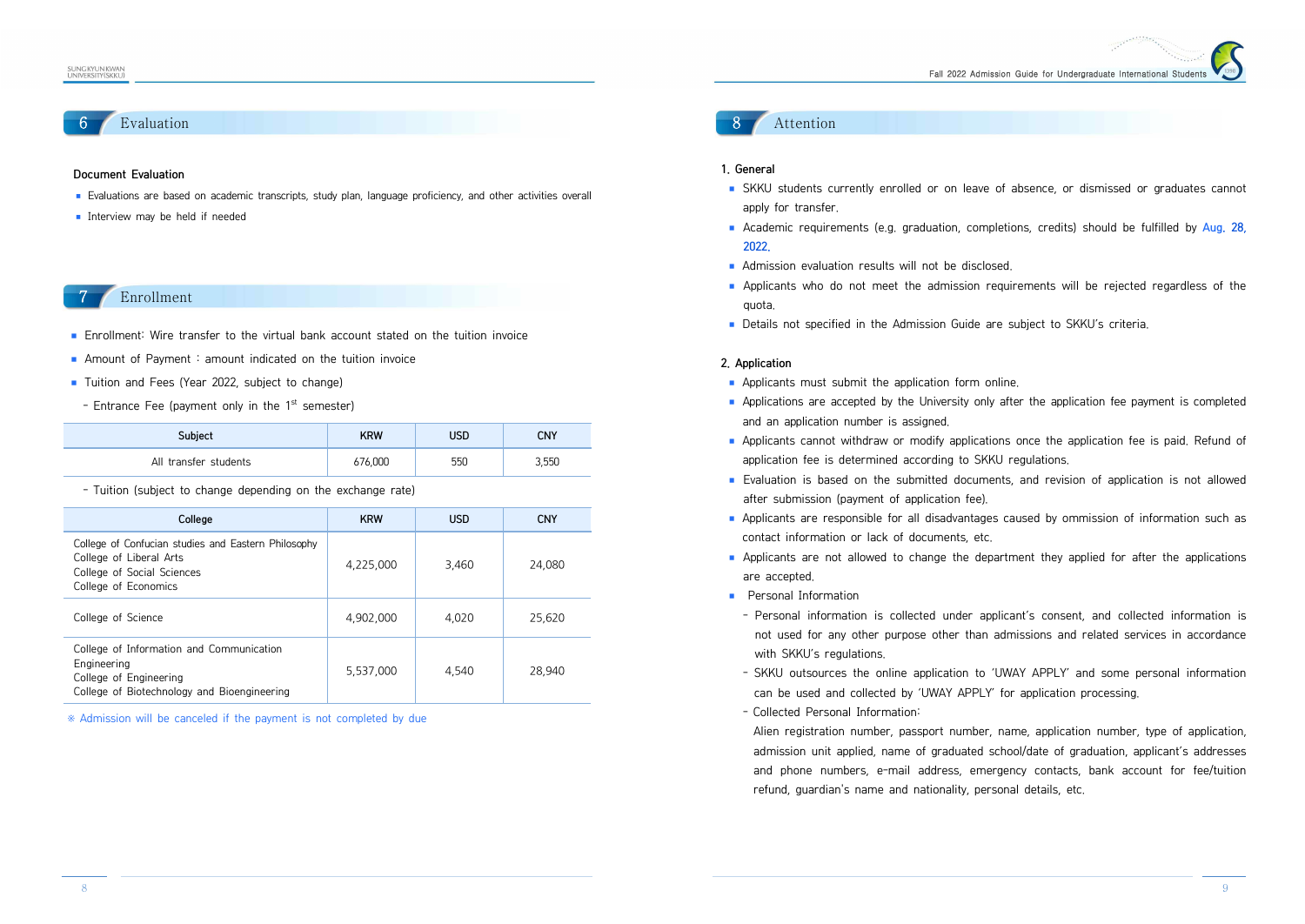#### **3. Submission of Documents**

- Applicants must submit original documents. Copies of original documents should be authorized by issuing institutions or SKKU Office of Admissions.
- Applicants who failed to submit all required documents to SKKU Office of International
- Student Services by due will be disqualified and rejected for admission.<br>
 Applicants who submitted false, forged or falsified documents or conducted any dishonest<br>
means will be rejected, even after acceptance has been a
- 
- documents at the bottom right corner each page.<br>
 Documents must be translated and notarized if they are not originally in Korean or English.<br>
 Additional documents may be requested for evaluation and applicant should fu
- 
- 

#### **4. Others**

- Length of study until graduation may be prolonged when additional courses/credits to take<br>are required after review of the credits earned at the previous university.<br>■ If the academic records does not comply with submit
- enrollment, acceptance by the University may be cancelled.<br>■ Applicants should check and confirm the details related to admissions on the SKKU
- Admissions website.<br>■ The Korean version of the Admission Guide will be the main reference for all information on
- application and evaluation process in case of misinterpretation in the English and Chinese versions.

# 9 Contact Information

- **1. Online application: UWAY APPLY ☎1588-8988 help@uwayapply.com**
- **2. Admission**
- ※ Only the Office of Admissions on Humanities and Social Sciences Campus (Seoul) is in charge of the admission process.
- Admissions Website

Sungkyunkwan University Website www.skku.edu > Admissions

■ Contact

Office of Admissions, SKKU

- $\langle$ Chinese>  $\frac{1}{2}$  +82-2-760-1377  $\Box$  fore@skku.edu
- 
- <English> ☎ +82-2-760-1357 ◾ Address : (03063) Admissions Office, 600th Anniversary Hall, 25-2, Sungkyunkwan-ro, Jongno-gu, Seoul, Korea

#### **3. Student Life and Visa**

※ Please contact the office at the campus of your department

#### **Humanities and Social Sciences Campus**

- ☎ +82-2-760-0024 **and all all oisshs@skku.edu**
- Location: #90212, International Hall 2<sup>nd</sup> Floor, Sungkyunkwan University, 25-2 Sungkyunkwan-ro, Jongno-gu, Seoul, Korea

**Natural Sciences Campus**

- ☎ +82-31-290-5026 **22** oissns@skku.edu
- Location: 1<sup>st</sup> Floor, Student Center, 2066 Seobu-ro, Jangan-gu, Suwon, Gyeonggi-do, Korea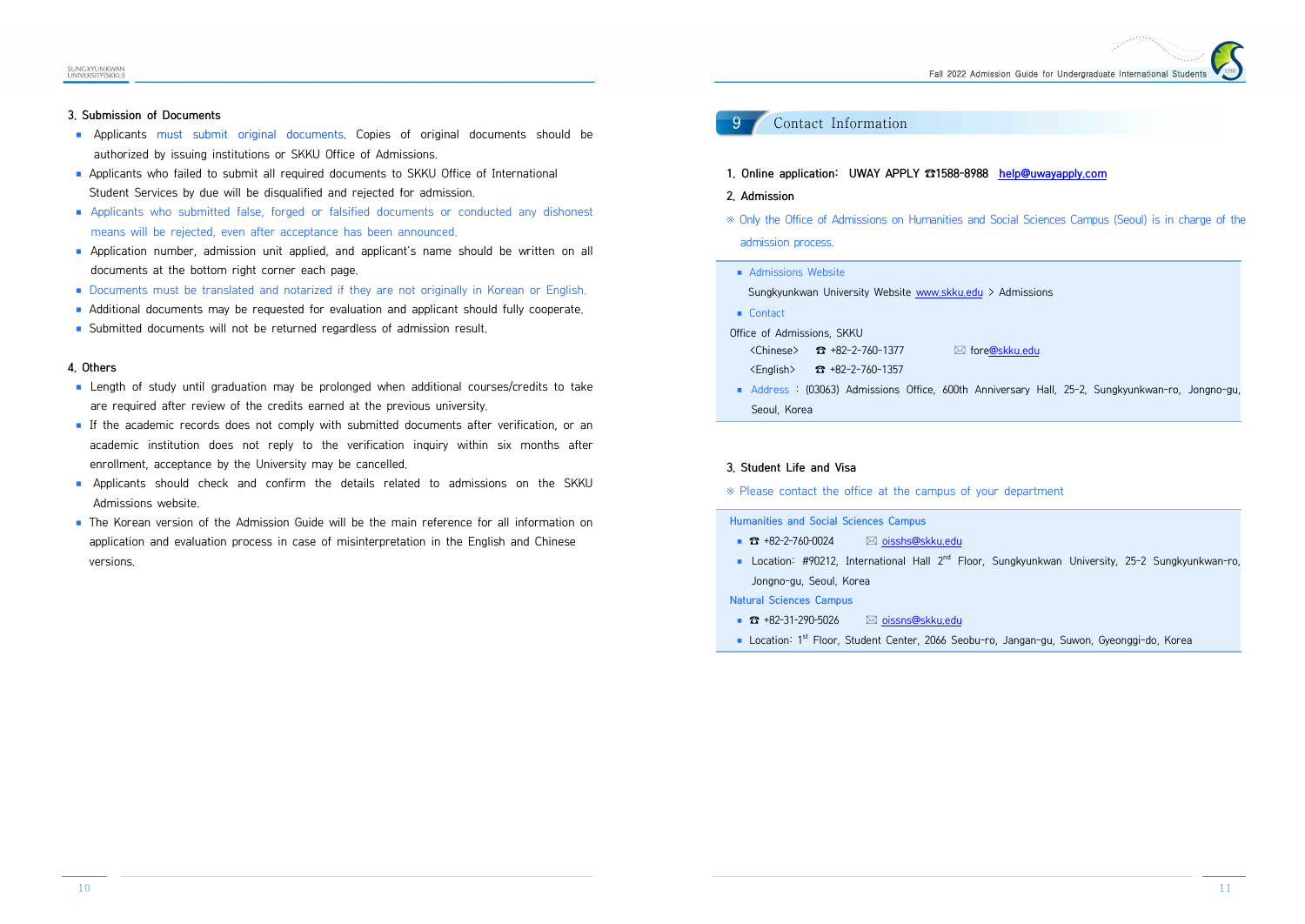#### <SAMPLE> 'Print' after online submission ※ This is a sample form for online submission

Fall 2022 Intl' Students Transfer

# Application Form

|                         |        | Spring 2021 Intl' Students Transfer                                 |                |                                                                               |                | Application<br>Number                                      |                             |       |                                        |                             |
|-------------------------|--------|---------------------------------------------------------------------|----------------|-------------------------------------------------------------------------------|----------------|------------------------------------------------------------|-----------------------------|-------|----------------------------------------|-----------------------------|
| Transfer To             |        |                                                                     |                |                                                                               | $2nd$ year     |                                                            | $\Box$ 3 <sup>rd</sup> year |       |                                        |                             |
| Department/<br>Major    |        |                                                                     |                |                                                                               |                |                                                            |                             |       |                                        | Photo                       |
| Name                    |        | <korean><br/><english<br>(as in passport)&gt;</english<br></korean> |                |                                                                               |                |                                                            |                             |       |                                        | $(4cm \times 5cm)$          |
| Date of Birth           |        |                                                                     |                |                                                                               |                | Nationality                                                |                             |       |                                        |                             |
| Phone                   |        |                                                                     |                |                                                                               |                | Mobile Phone                                               |                             |       |                                        |                             |
| Email                   |        |                                                                     |                |                                                                               |                | Graduation<br>Certification Number<br>(only for graduates) |                             |       |                                        |                             |
| <b>Address</b>          |        |                                                                     |                |                                                                               |                |                                                            |                             |       |                                        |                             |
|                         | Father | Name                                                                |                |                                                                               | Nationality    |                                                            |                             |       | Phone                                  |                             |
| Parent                  |        | Address                                                             |                |                                                                               |                |                                                            |                             |       |                                        |                             |
|                         | Mother | Name                                                                |                |                                                                               | Nationality    |                                                            |                             |       | Phone                                  |                             |
|                         |        | <b>Address</b>                                                      |                |                                                                               |                |                                                            |                             |       |                                        |                             |
|                         |        |                                                                     | Year           | Month                                                                         |                |                                                            |                             |       | High School                            | Graduated                   |
|                         |        |                                                                     | Year           | Month                                                                         | University     |                                                            |                             |       | Department (Major)                     | Admitted                    |
|                         |        |                                                                     | Year           | Month                                                                         | University     |                                                            |                             |       | Department (Major)                     | Transfer Year<br>)Completed |
| Academics               |        |                                                                     | Year           | Month                                                                         | University     |                                                            |                             |       | Department (Major)                     | (expected) Semester         |
|                         |        |                                                                     | Year           | Month                                                                         | University     |                                                            |                             |       | Department (Major)                     | Graduation(Expected)        |
|                         |        | Average Score (                                                     |                |                                                                               | ) / out of 100 |                                                            |                             | Major | Average Score<br>for Courses of (      | ) / out of 100              |
|                         |        | <b>Total Credits</b><br>Earned                                      |                | $\frac{1}{2}$<br>Total Credits Required for Graduation (                      |                |                                                            | $\mathcal{L}$               |       | Credits Earned for<br>Courses of Major | $\lambda$                   |
| Language<br>Proficiency |        |                                                                     | $\Box$ topik 6 | $\Box$ TOPIK 5                                                                |                | $\Box$ TOPIK 4                                             | l                           |       | Language Institute                     | $\Box 4$ $\Box 5$ $\Box 6$  |
|                         |        |                                                                     |                | I apply to your university for transfer by submitting the required documents. |                |                                                            |                             |       |                                        |                             |
|                         |        |                                                                     |                | 20                                                                            |                |                                                            |                             |       |                                        | Application Fee<br>Payment  |
|                         |        |                                                                     |                | Sungkyunkwan University                                                       |                | Applicant:                                                 |                             |       | (Signagture)                           | Confirmed                   |
|                         |        | *Student number will be assigned later                              |                |                                                                               |                |                                                            |                             |       | <b>Student Number</b>                  | ※                           |

<SAMPLE> 'Print' after online submission ※ This is a sample form for online submission Fall 2022 Intl' Students Transfer

# Statement of Purpose

| Application   |             | Department/    |  |
|---------------|-------------|----------------|--|
| <b>Number</b> |             | Major to Apply |  |
| Name          | (Signature) | Date of Birth  |  |
|               |             | (YYYY-MM-DD)   |  |

#### ※ Please state your childhood, high school and university experience

| 1. Childhood                   |                                                                                        |
|--------------------------------|----------------------------------------------------------------------------------------|
|                                | Please state your childhood                                                            |
|                                |                                                                                        |
|                                |                                                                                        |
| 2. High School Experience      |                                                                                        |
|                                |                                                                                        |
|                                | Please state your efforts made during high school to improve your academic performance |
| 3. Prior University Experience |                                                                                        |
|                                |                                                                                        |
|                                | Please state what you have learned during your studies at the prior university         |
|                                |                                                                                        |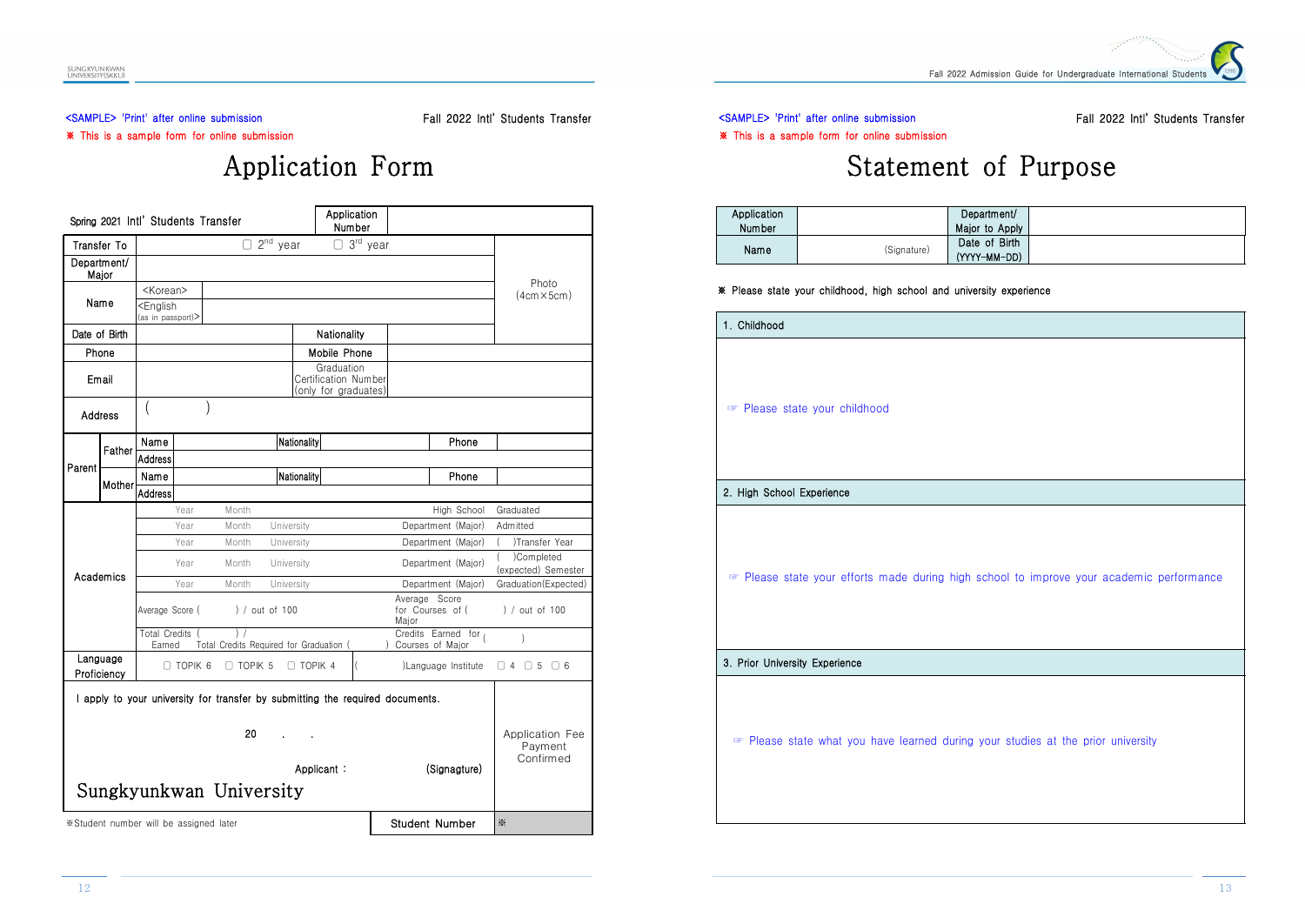# <SAMPLE> 'Print' after online submission

Fall 2022 Intl' Students Transfer

#### ※ This is a sample form for online submission

# Study Plan

| Application   |             | Department/    |  |
|---------------|-------------|----------------|--|
| <b>Number</b> |             | Major to Apply |  |
|               | (Signature) | Date of Birth  |  |
| Name          |             | (YYYY-MM-DD)   |  |

#### ※ Please state the reason to apply for transfer, study plan and career aspiration, understanding of Korea

| 1. Reason to Apply for Transfer                                                          |
|------------------------------------------------------------------------------------------|
|                                                                                          |
|                                                                                          |
|                                                                                          |
|                                                                                          |
|                                                                                          |
|                                                                                          |
|                                                                                          |
| 2. Study Plan and Career Aspiration                                                      |
|                                                                                          |
|                                                                                          |
|                                                                                          |
|                                                                                          |
|                                                                                          |
|                                                                                          |
|                                                                                          |
| 3. Experience in Korea                                                                   |
|                                                                                          |
|                                                                                          |
| Please state your hardship in learning Korean and example of an effort you have made for |
| improvement                                                                              |
| Please state the definition of Korean culture based on your experience                   |
|                                                                                          |
|                                                                                          |

### Please download and fill out the form ※ Submission required only for applicants without

### Fall 2022 Intl' Students Transfer

Certificate of Expected Completion

# **Confirmation of Expected Completion**

| Application                                       | □ International Student Transfer                          |        |
|---------------------------------------------------|-----------------------------------------------------------|--------|
| Application<br>Number                             | Name                                                      |        |
| Date of Birth                                     |                                                           |        |
| School                                            |                                                           |        |
| Department/<br>Major                              |                                                           |        |
| Transferred<br>Credits of<br>2 <sup>nd</sup> Year | Required<br>Credit for<br>Graduation                      |        |
| Expected<br>Credits to<br>Complete                | Expected<br>Year of<br>Completion                         |        |
| Expected<br>Date to<br>Complete                   |                                                           |        |
|                                                   | I hereby confirm the aforementioned.                      |        |
|                                                   | 20<br>$\ddot{\phantom{0}}$<br>$\cdot$                     |        |
|                                                   | OOUniversity OODepartment Head<br>(OOHead of Institution) | (Seal) |
|                                                   | Sungkyunkwan University                                   |        |